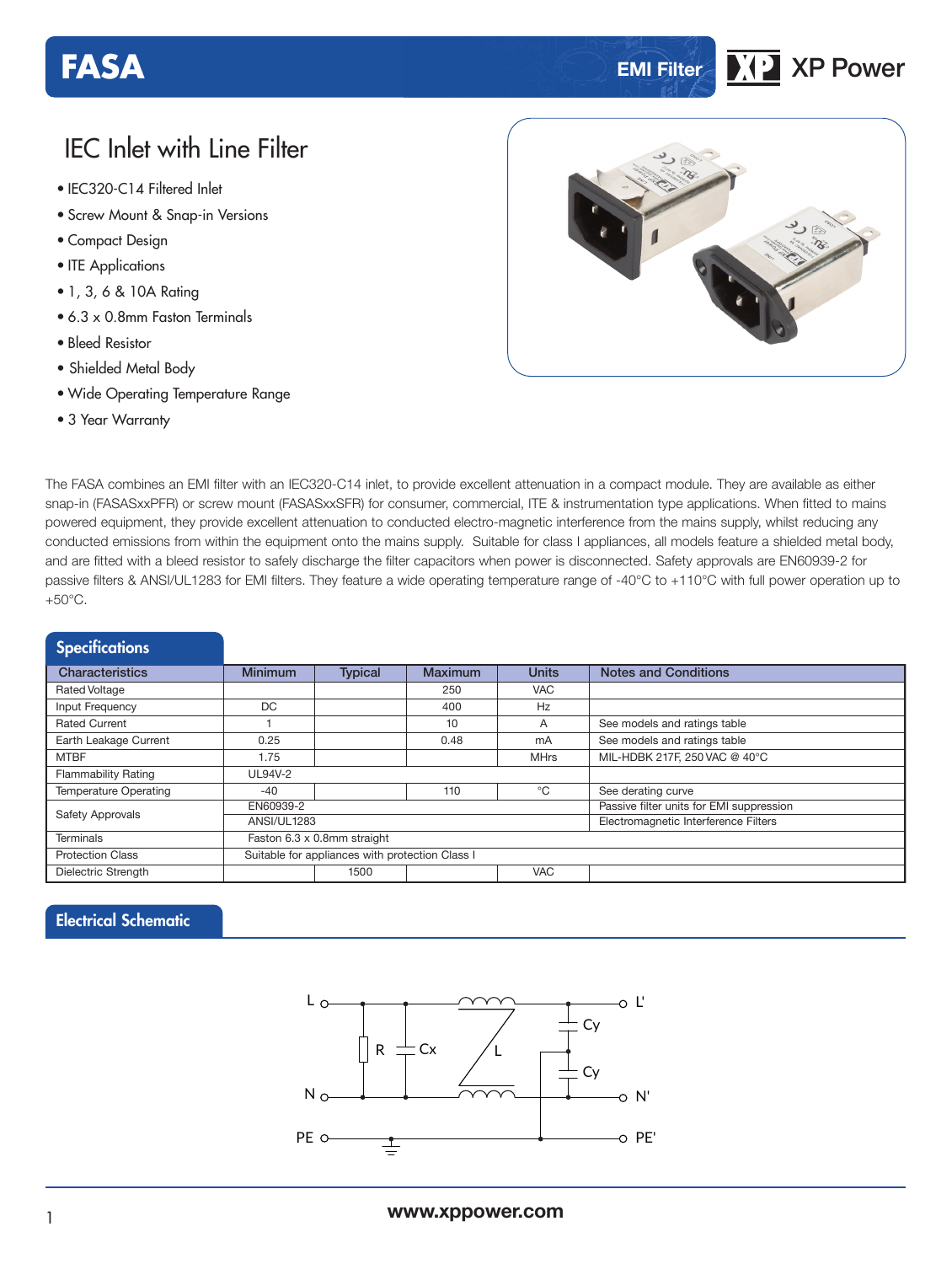#### Models & Ratings

| Rated                      | <b>Leakage Current</b>   |                          | Inductance<br>at 10 kHz. | Capacitance      |                   |              |                 |             |                 |               |
|----------------------------|--------------------------|--------------------------|--------------------------|------------------|-------------------|--------------|-----------------|-------------|-----------------|---------------|
| <b>Current at</b><br>50 °C | <b>115 VAC/</b><br>60 Hz | <b>250 VAC/</b><br>50 Hz | 0.25V                    | Cx               | Cy                | Resistance   | Weight          | Application | <b>Mounting</b> | <b>Filter</b> |
| 1A                         | $0.25 \text{ mA}$        | $0.45 \text{ mA}$        | $2 \times 6.5$ mH        | $0.1 \text{ uF}$ | $2 \times 2.2$ nF | 1 M $\Omega$ | 38 g            | <b>ITE</b>  | Screw           | FASAS01SFR    |
| 3 A                        | $0.25$ mA                | $0.45 \text{ mA}$        | $2 \times 2.5$ mH        | $0.1 \mu F$      | $2 \times 2.2$ nF | 1 M $\Omega$ | 37 g            | ITE.        | Screw           | FASAS03SFR    |
| 6 A                        | $0.25$ mA                | $0.45 \text{ mA}$        | $2 \times 0.8$ mH        | $0.1 \mu F$      | $2 \times 2.2$ nF | 1 M $\Omega$ | 39 <sub>g</sub> | ITE.        | Screw           | FASAS06SFR    |
| 10 A                       | $0.25 \text{ mA}$        | $0.45 \text{ mA}$        | $2 \times 0.2$ mH        | $0.1 \mu F$      | $2 \times 2.2$ nF | 1 M $\Omega$ | 39 <sub>g</sub> | <b>ITE</b>  | Screw           | FASAS10SFR    |
| 1 A                        | $0.25$ mA                | $0.45 \text{ mA}$        | $2 \times 6.5$ mH        | $0.1 \mu F$      | $2 \times 2.2$ nF | 1 M $\Omega$ | 39q             | ITE.        | Snap-In         | FASAS01PFR    |
| 3 A                        | $0.25$ mA                | $0.45 \text{ mA}$        | $2 \times 2.5$ mH        | $0.1 \mu F$      | $2 \times 2.2$ nF | 1 M $\Omega$ | 39 <sub>g</sub> | ITE.        | Snap-In         | FASAS03PFR    |
| 6 A                        | $0.25 \text{ mA}$        | $0.45$ mA                | $2 \times 0.8$ mH        | $0.1 \mu F$      | $2 \times 2.2$ nF | 1 M $\Omega$ | 41 <sub>g</sub> | <b>ITE</b>  | Snap-In         | FASAS06PFR    |
| 10 A                       | $0.25 \text{ mA}$        | $0.45 \text{ mA}$        | $2 \times 0.2$ mH        | $0.1 \mu F$      | $2 \times 2.2$ nF | 1 M $\Omega$ | 41 <sub>q</sub> | <b>ITE</b>  | Snap-In         | FASAS10PFR    |

### Thermal Derating



#### **Screw Mount**

Mechanical Details



# Suggested panel cut-out<br>(mounting from rear)



#### **Snap-In Mount**







All dimensions in inches (mm)